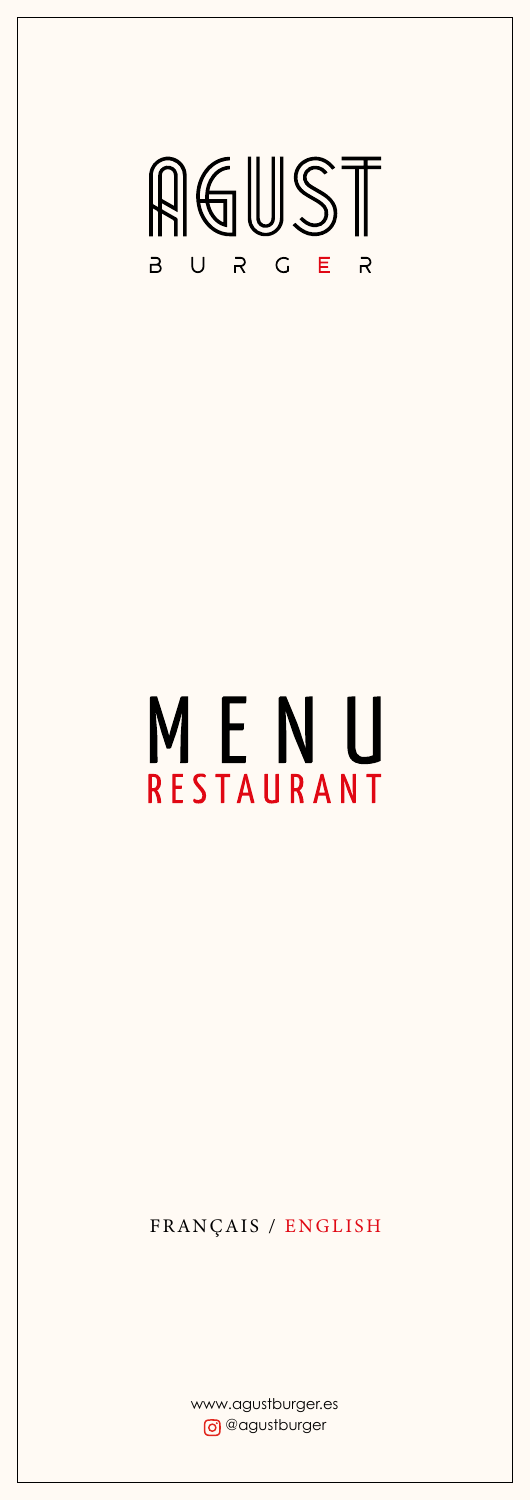### **TAPAS**  $\sqrt{2}$

| <b>OLIVE APERITIF DRESSED OLIVES</b>                                                                      | $2,00$ €        |
|-----------------------------------------------------------------------------------------------------------|-----------------|
| PAIN DE CAMPAGNE PAGÈS BREAD                                                                              | $2,00$ €        |
| PAIN DE COCA À LA TOMATE<br><b>COCA BREAD WITH TOMATO</b>                                                 | $2,50$ €        |
| CROQUETTES DE CONFIT DE CANARD (4 UNITÉS)<br><b>DUCK CONFIT CROQUETTES (4 UNITS)</b>                      | 6.00f           |
| FINGERS DE POULET TANDOORI, MAYONNAISE AU CITRON VERT<br><b>CHICKEN FINGERS TANDOORI, LIME MAYONNAISE</b> | $6,50$ €        |
| TEMPURA D'AVOCAT À LA SAUCE HOISIN<br><b>AVOCADO TEMPURA WITH HOISIN SAUCE</b>                            | $6,50$ €        |
| TARTARE DE BOEUF BEEF TARTAR                                                                              | $8,00$ €        |
| PLATEAU DE CHARCUTERIE «CAL TOMAS»<br>SELECTION OF CURED IBERIAN MEATS "CAL TOMÀS"                        | 7,00 $\epsilon$ |
| PLATEAU DE FROMAGE CATALAN<br><b>SELECTION OF CATALAN CHEESE</b>                                          | $11,00$ £       |
| POMMES DE TERRE GRENAILLE SAUCE BRAVA<br><b>GRENAILLE POTATOES BRAVA SAUCE</b>                            | 5,00€           |

#### FRITES FRENCH FRIES  $3.50 \in$



#### SALADE DE LA MER SEA SALAD

Saumon cru mariné, Quinoa bio, Oignons rouges, Avocat, Salade km.0, Mélange de graines grillées, Vinaigrette de ponzu.

Marinated raw salmon, Organic quinoa, Red onions, Avocado, km.0 salad, Toasted seed mix, Ponzu vinaigrette.

8,00€

#### SALADE DE LA TERRE EARTH SALAD

Poulet fermier pané, Cœur de sucrine, Copeaux de parmesan, Pickles de carottes, Croutons à l'ail, Yaourt grec fumé.

Breaded farmhouse chicken, Sucrine heart, Parmesan shavings, Pickled carrots, Garlic croutons, Smoked scarmoza sauce.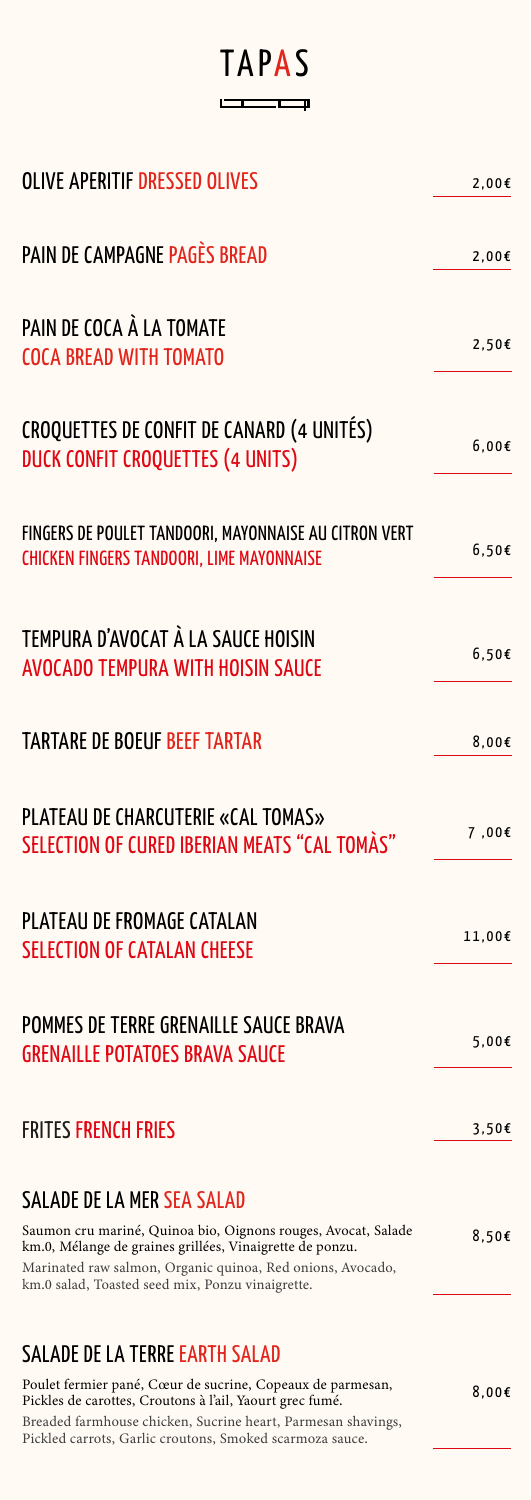

Tous nos burguers sont accompagnés de frites et d'une sauce au choix.

All our burgers come with french fries and a sauce of your choice.

12,00€

### LE BŒUF FUMÉ - THE SMOKY BEEF

Pain, Steak bœuf eco 190gr. Cal Tomàs, Confit d'oignon doux de Figueras, Bacon Rooftop Smokehouse, Salade lola verte km.0, Ketchup bio, Garrotxa râpé.

Bread, 190gr. Cal Tomàs eco beef steak, Figueras sweet onion confit, Rooftop Smokehouse bacon, Km.0 green lola salad, Organic ketchup, Garrotxa grated cheese.

DOUBLE VIANDE DOUBLE MEAT +3,80 €

### LE BŒUF À L'ITALIENNE - THE ITALIAN BEEF

| Pain, Pecorino, Pastrami Rooftop Smokehouse, Roquette km.0,<br>Pesto fait maison, tomates séchées. | 12,50€ |
|----------------------------------------------------------------------------------------------------|--------|
| Bread, Pecorino, Pastrami Rooftop Smokehouse, Km.0 arugula,<br>Homemade pesto, Dried tomatoes.     |        |

9,50€

#### LE POULET FERMIER - THE FARMER CHICKEN

Pain, Poulet fermier, Harissa douce, Coriandre, Tomates et courgettes grillées, Ketchup Bio.

Bread, Free-range chicken, Sweet harissa, Coriander, Grilled tomatoes and zucchini, Organic ketchup.

13,00€ Pain, Steak de bœuf eco 190gr Cal Tomàs, Foie gras, Sauce sweet relish, Poivrons et aubergines confites, Escarole km.0. Bread, 190gr. Cal Tomàs eco beef steak, Foie gras, Sweet relish, Candied peppers and eggplant, Escarola Km.0.

10,00€

#### LA SOJA VEGETARIENNE - THE VEGETARIAN SOY

Pain, Steak de soja vegan, Sauce barbecue fait maison et tzatziki, Salade iceberg, Avocat pané.

9,50€

Bread, Vegan soy steak, Homemade BBQ sauce and Tzatziki, Km.0 iceberg salad, Breaded avocado.

#### LE COCHON À LA MOUTARDE - THE MUSTARD PORK

Pain, Effiloché d'échine de cochon du Roc, Moutarde à l'ancienne, Pickles de concombres, Piments de Piquillo, Salade lola rosa km.0.

Bread, Iberian pig's loin, Old-fashioned mustard, Pickles, Piquillo pepper, Km.0 lola rosa salad.

### LE BŒUF À LA BÉARNAISE - THE BÉARNAISE BEEF

| Pain, Steak de bœuf eco 190gr Cal Tomàs, Béarnaise maison,<br>Laitue km.0, Cheddar, Tomates km.0.    | $11.00\epsilon$ |
|------------------------------------------------------------------------------------------------------|-----------------|
| Bread, 190gr. Cal Tomàs eco beef steak, Homemade bearnaise,<br>Km.0 lettuce, Cheddar, Km.0 tomatoes. |                 |

DOUBLE VIANDE DOUBLE MEAT +3,80 €

#### LE BŒUF AU FOIE - THE FOIE BEEF

DOUBLE VIANDE DOUBLE MEAT +3,80 €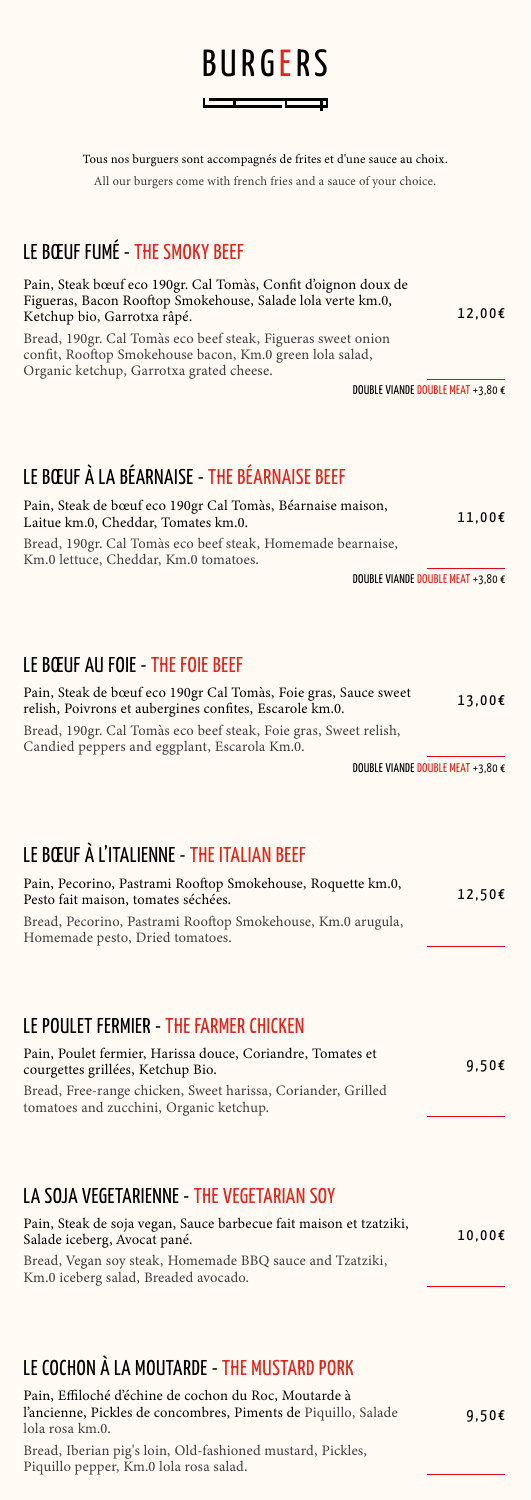

### CRÈME BRÛLÉE AUX FRUITS DE LA PASSION PASSION FRUIT CRÈME BRÛLÉE

5,00€

#### TIRAMISU MATCHA MATCHA TIRAMISU

6,00€



CHOCOLATE MOUSSE (SALTED BUTTER CARAMEL AND NOUGATINE)

5,00€



Д

Garniture au choix : frites, salade, puré de patates ou gratin dauphinois. Sides: french fries, salad, mashed potatoes or gratin dauphinois.

### HAMBURGUER SANS PAIN BUNLESS BURGUER 7,50€

 $\Box$ 

### SUPPL. SAUCES 1€

Mayonnaise kewpie, Mayonnaise aux Jalapeños, Harissa douce maison, Sauce barbecue maison, Sauce andalouse, Ketchup bio.

Kewpie mayonnaise, Mayonnaise with Jalapeños, Homemade sweet harissa, Homemade BBQ Sauce, Andalusian sauce, Bio ketchup.

| <b>COTELETTE DE VEAU 500g</b><br><b>VEAL CUTLET 500g</b> | 26,00€    |
|----------------------------------------------------------|-----------|
| ONGLET<br><b>SKIRT STEAK</b>                             | $11,00$ € |
| <b>MAGRET DE CANARD</b><br><b>DUCK MAGRET</b>            | 12,00€    |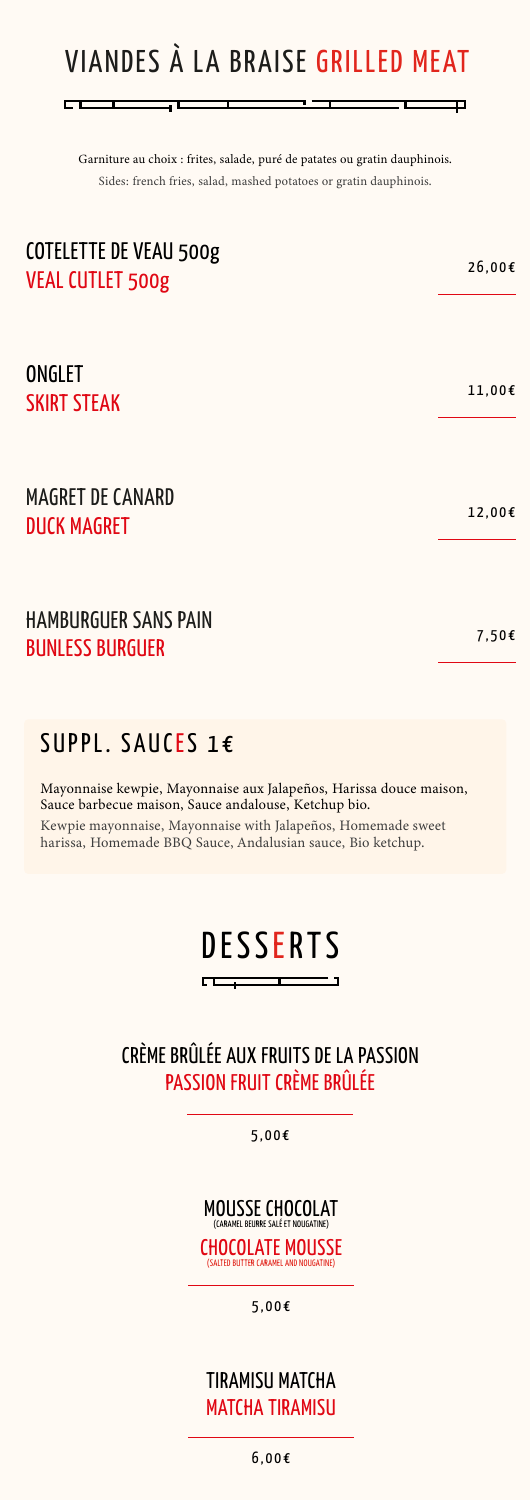#### RGUST  $\blacksquare$  $\overline{G}$  $\overline{R}$  $\overline{R}$  $\bigcup$  $\overline{B}$

# MENU BOISSONS

#### FRANÇAIS / ENGLISH

www.agustburger.es o @agustburger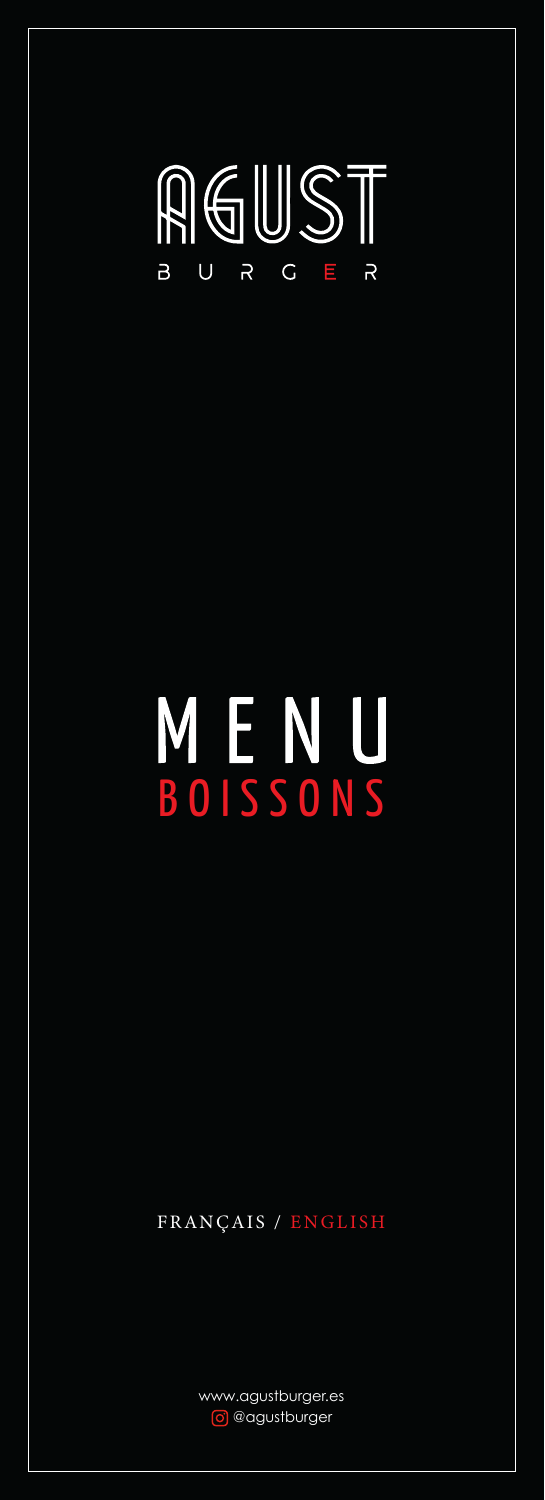BOISSONS SOFT DRINKS

F

### THÉS & CAFÉS TEAS & COFFEES F

ET PLUS... AND MORE...

CAFÉ AU LAIT **LATTE** 

THÉS & INFUSIONS (VERT, ROOIBOS, NOIR, CAMOMILLE…) TEAS & INFUSIONS (GREEN, ROOIBOS, BLACK, CHAMOMILE…)

2,50€

CAFÉ CORTADO EXPRESSO MACCHIATO

1,60€

### **CAPUCCINO**

EXPRESSO

1,50€

| <b>EAU ET BOISSONS - WATER AND SOFT DRINKS</b>                                                                                                                                                | 50cl     | 100cl          |
|-----------------------------------------------------------------------------------------------------------------------------------------------------------------------------------------------|----------|----------------|
| <b>SOLAN DE CABRAS</b> (EAU SANS GAZ STILL WATER)                                                                                                                                             |          | $2,10€$ 2,90€  |
| <b>VICHY CATALAN</b> (EAU GAZEUSE SPARKLING WATER)                                                                                                                                            |          | $2,50$ € 3,50€ |
| <b>SAN PELEGRINO (EAU GAZEUSE SPARKLING WATER)</b>                                                                                                                                            | $2,70$ € |                |
| <b>BOISSONS SOFT DRINKS</b> (COCA COLA, COCA COLA ZERO, FANTA<br>NARANJA, NESTEA LIMON, SCHWEPPES TONIC, SCHWEPPES LIMON, SCHWEPPES<br>GINGER ALE, SCHWEPPES GINGER BEER, SCHWEPPES HIBISCUS) |          | $2,40$ €       |
| JUS JUICES (NARANJA, PERA, ARANDANOS, PIÑA, MELOCOTON, MANZANA<br>ORANGE, PEAR, BLUEBERRIES, ANANAS, PEACH, APPLE)                                                                            |          | $2,40$ €       |

### CARAJILLO

3,70€

### LATTE MACCHIATO

3,10€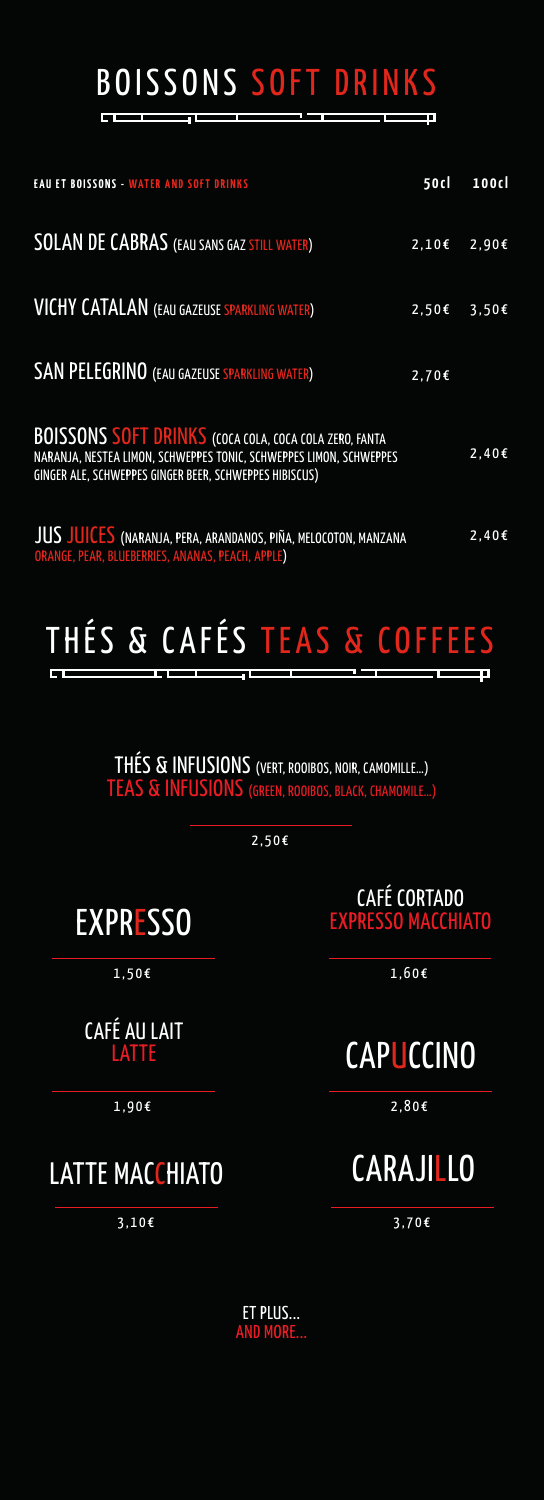#### SANS ALCOOOL WITHOUT ALCOHOL EA & THE FLOWERS CLASSIQUES<sup>o°</sup> CLASSICS<sup>O°</sup> 6,00€ 6,00€ Sirop de fleurs, Framboise, Myrtilles, Soda. Flower syrup, Raspberry, Cranberries, Soda.

#### COCKTAILS <u>in general p</u> **Let be a series of the contract**

| <b>APEROL SPRITZ</b>    | 4,90€    |
|-------------------------|----------|
| <b>CAIPIRINHA</b>       | $8,50$ € |
| CANCHANCHARA            | $9,50$ € |
| COSMOPOLITAN            | $8,50$ € |
| <b>DAIQUIRI</b>         | $8,50$ € |
| <b>DRY MARTINI</b>      | $8,50$ € |
| <b>TINTO DE VERANO</b>  | $4,50$ £ |
| <b>EXPRESSO MARTINI</b> | $8,50$ € |
| <b>MARGARITA</b>        | $8,50$ € |
| <b>MOJITO</b>           | $8,50$ € |
| <b>MOJITO HAVANA 7</b>  | $9,00$ € |
| <b>MOSCOW MULE</b>      | 8,50E    |
| <b>NEGRONI</b>          | 8,50E    |
| PIÑA COLADA             | 8,50E    |
| <b>SAN FRANCISCO</b>    | 8,50E    |
| <b>TEQUILA SUNRISE</b>  | 8,50E    |
| <b>SCREWDRIVER</b>      | 8,50E    |
| <b>SEX ON THE BEACH</b> | $8,50$ € |
|                         |          |

## MOJITO TROPICAL 8,50€ MOJITO ROYAL 8,50€

### CAIPIROSKA 8,50€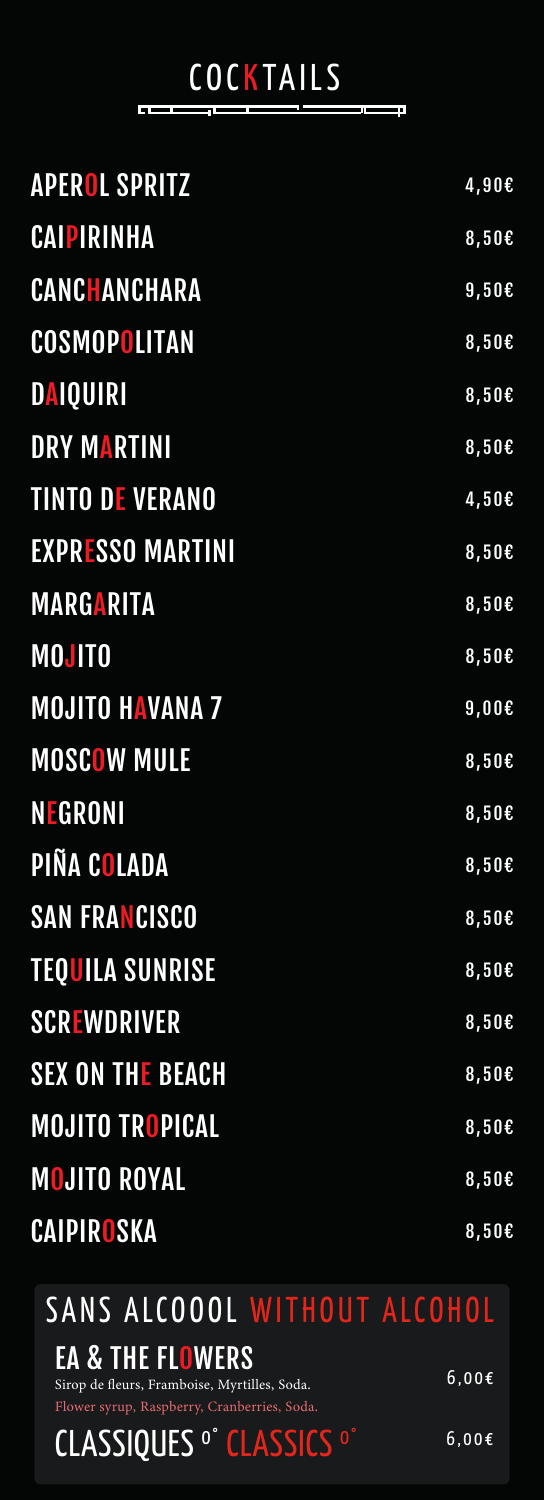

| <b>GRAN CARDIEL VERDEJO (DO RUEDA)</b> | 16,00€          |
|----------------------------------------|-----------------|
| CASCABEL ALBARÍN (DO LEON)             | $13.00\epsilon$ |

### NATIONAUX NATIONALS

### CATALANS

| ARRELIUM BLANC (DO PENEDÉS)  | $12,00$ $\epsilon$ $2,90$ $\epsilon$ |  |
|------------------------------|--------------------------------------|--|
| PETIT ALMODÍ (DO TERRA ALTA) | 15,00€ 3,30€                         |  |
| ONNA (DO PENEDÉS)            | 18,00€                               |  |

Rouge - Red

### NATIONAUX NATIONALS

| ARMENTIA MADRAZO (DO RIOJA)               | $17,00$ <b>t</b> 3,80 <b>t</b> |  |
|-------------------------------------------|--------------------------------|--|
| COTO DE HAYAS CRIANZA (DO CAMPO DE BORJA) | $15,00$ €                      |  |
| COTO DE HAYAS RESERVA (DO CAMPO DE BORJA) | 17,00€                         |  |
| RAMÓN BILBAO CRIANZA (DO RIOJA)           | 24,00€                         |  |

| PLA DE LA CREU (DO CATALUNYA) | $13.00€$ 3.10€ |  |
|-------------------------------|----------------|--|
| JASPÍ (DO MONTSANT)           | 18.00€         |  |

### CATALANS

### BORN ROSÉ (BARCELONA) 21,00€

#### Cavas & Champagnes

| VEREMA I COLLITA JOVEN BRUT NATURAL (CAVA) | $14.00€$ 3.20€ |  |
|--------------------------------------------|----------------|--|
| <b>FREIXENET ICE ROSADO</b>                | $19.00€$ 3.90€ |  |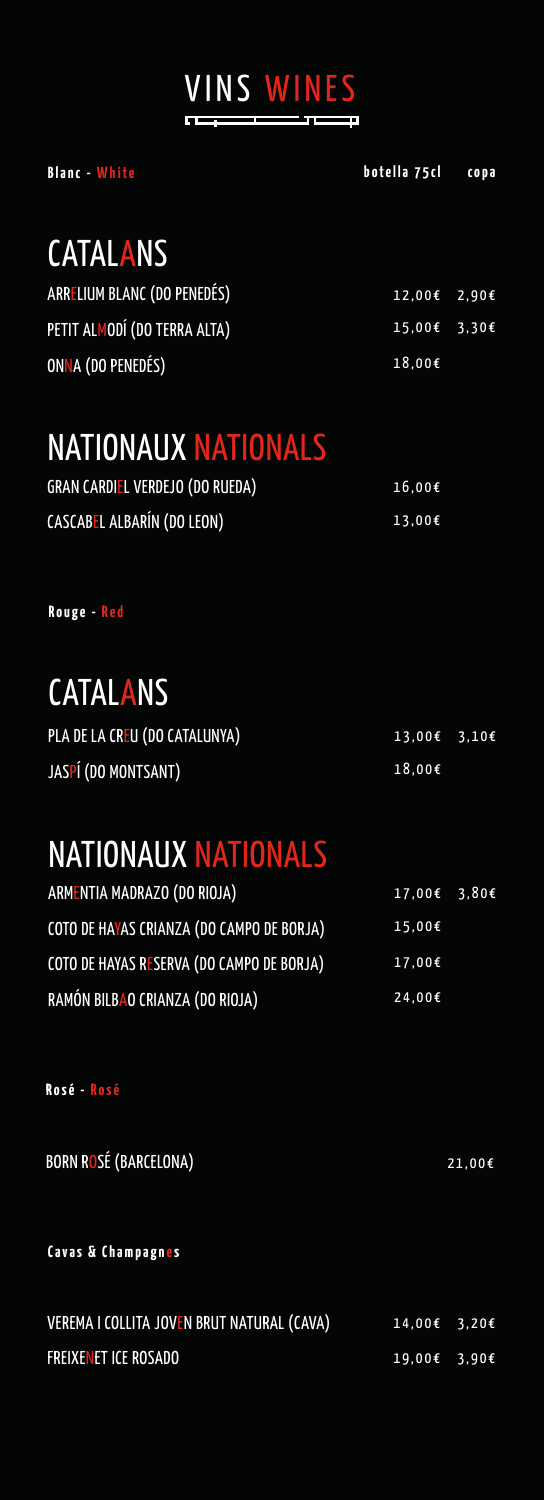## BIÈRES BEERS

## WHISKY ET SA FAMILLE WHISKEY AND ITS FAMILY

| <b>PRESSION - DRAFT BEER</b>                  | CAÑA 24CL |                        | COPA 33CL JARRA 50CL |
|-----------------------------------------------|-----------|------------------------|----------------------|
| <b>ALHAMBRA ESPECIAL</b>                      |           | 1,90€ 2,50€ 3,40€      |                      |
| <b>FOUNDERS BREWING CO.</b>                   |           | $2,70$ € 3,60 € 4,90 € |                      |
| <b>NÓMADA</b>                                 |           | 3,00€ 3,90€ 5,50€      |                      |
| <b>BIÈRES BOUTEILLE - DRAFT BEER</b>          |           |                        |                      |
| <b>ALHAMBRA</b> (SANS ALCOOL WITHOUT ALCOHOL) |           |                        | $2,70$ €             |
| LEFFE, HOEGAARDEN                             |           |                        | 2,90f                |
| <b>BRUTUS</b>                                 |           |                        | $3,30$ €             |
| <b>MAHOU GLUTEN FREE</b>                      |           |                        | $3,30$ €             |
| <b>NÓMADA</b>                                 |           |                        | 430€                 |
| <b>ALHAMBRA 1925 VERDE</b>                    |           |                        | $3,20$ €             |

### AMERICAINS AMERICANS MAKER'S MARK 7,00€ 8,00€

WOODFORD KENTUCKY STRAIGHT RYE 12,00€ 13,00€

### IRLANDAIS IRISH **JAMESON** 6,00€ 7,00€

### JAPONAIS JAPANESE YAMAZAKI DISTILLER RESERVE 14,00€

### ECOSSAIS SCOTTISH

| <b>TALISKER</b>             | $10,00$ € | $11,00$ $\epsilon$ |
|-----------------------------|-----------|--------------------|
| <b>OBAN</b>                 | $10,00$ € | $11,00$ €          |
| DALWINNIE DISTILLER RESERVE | $15,00$ € | 16,00€             |